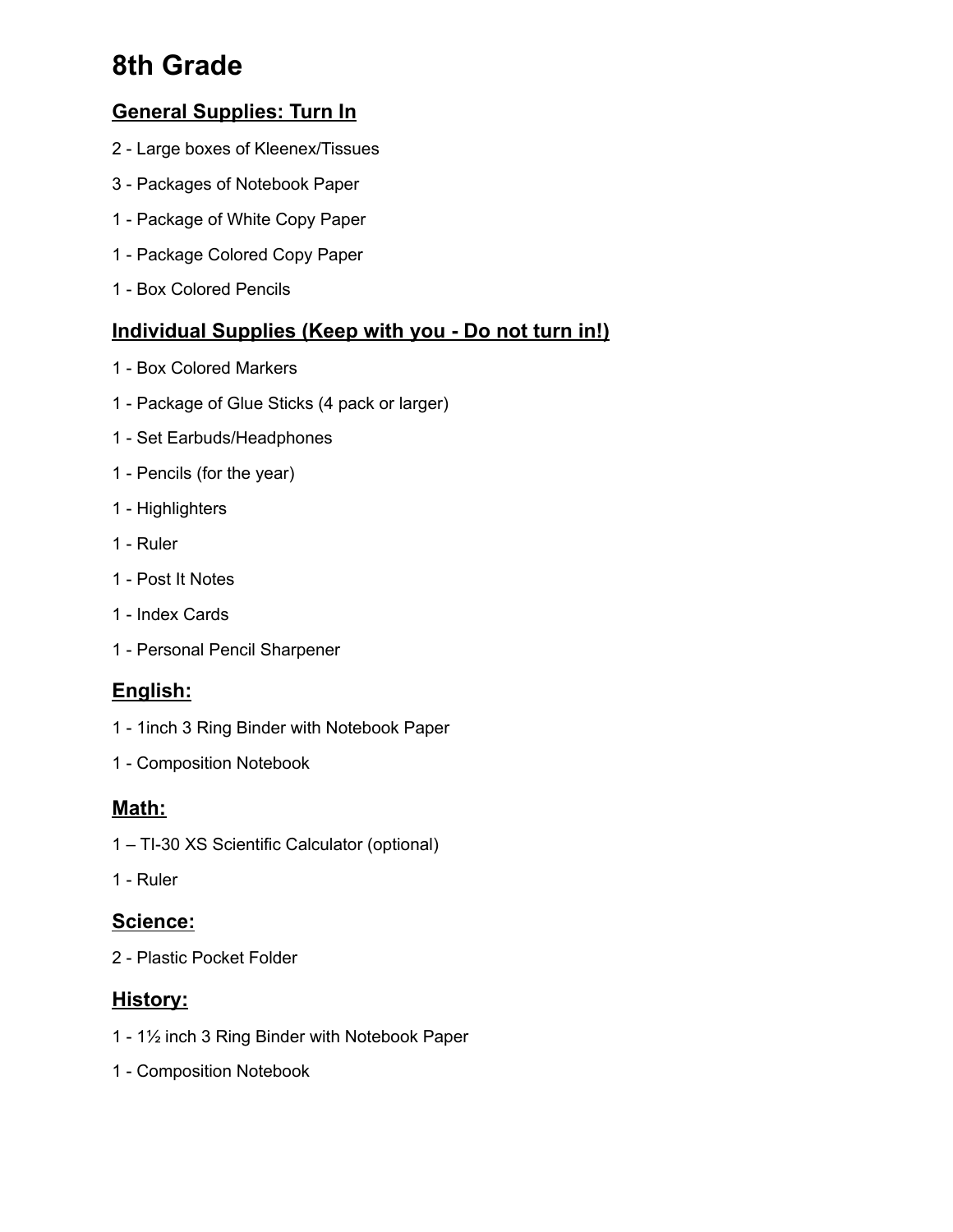# **7th Grade**

## **General Supplies:**

- Backpack to Carry Students Things In
- Set Earbuds/Headphones
- Pencil Bag/Box
- Pencils (24 ct)
- Box Colored Markers
- Box Colored Pencils
- Highlighters
- Dry erase markers
- Ruler
- Kleenex/Tissues

#### **ELA:**

- Plastic 3 Prong Pocket Folder
- Filler Paper

#### **Math:**

- Plastic 3 Prong Pocket Folder
- Filler Paper

#### **Science:**

- Plastic 3 Prong Pocket Folder
- Filler Paper

### **Geography:**

- Spiral Notebook
- Plastic 3 Prong Pocket Folder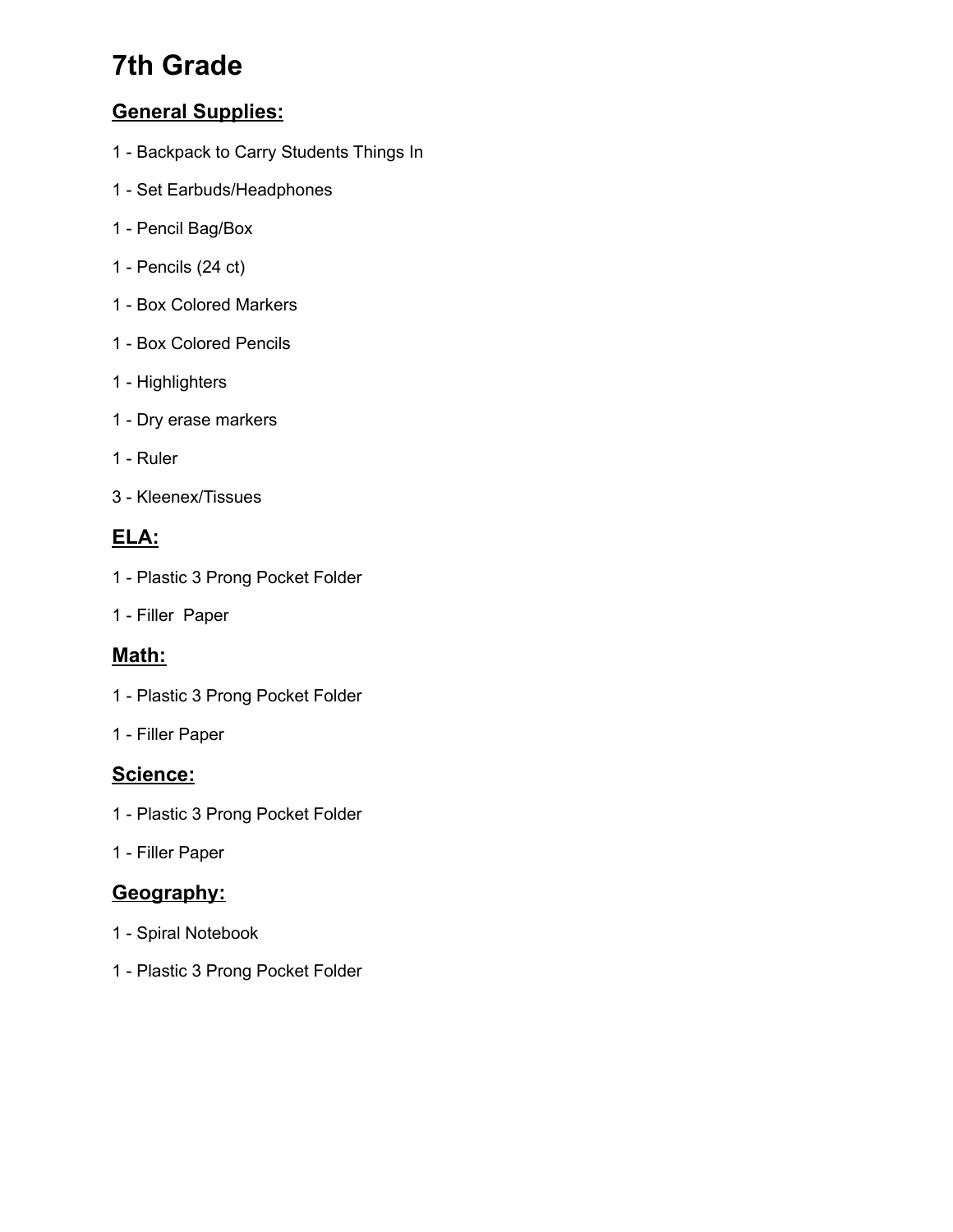# **6th Grade**

#### **General supplies to be kept by the student**

- set of earbuds or headphones (NOT expensive ones—no AirPods)
- string bag/small backpack to hold supplies
- pocket folders with brads
- box of colored pencils
- package of markers (no Sharpies)
- highlighter
- Dry erase marker
- Pencils (enough to last all year)
- Notebook paper (enough for the year)
- Reusable water bottle (recommended)

#### **General supplies to be used by the team OR left in classrooms**

- boxes of Kleenex/tissues
- container of disinfectant wipes
- 6 glue sticks
- spiral notebooks—(single subject)
- box of Ziploc bags (sandwich size) (Science)
- Graph paper (Math)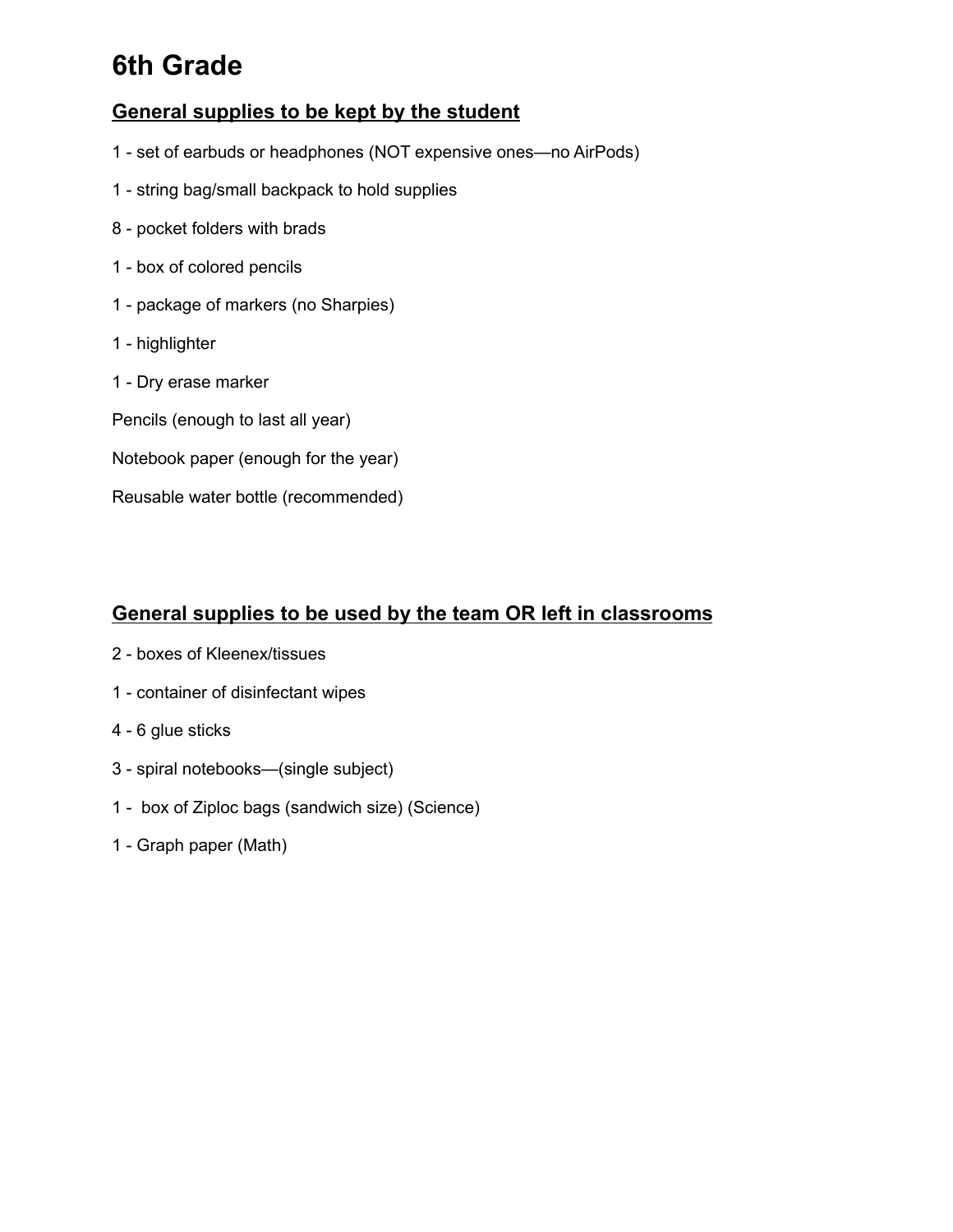# **Electives**

# **ART:**

- Box of Colored Pencils
- Ruler
- #2 pencils
- painting brushes (optional)
- Compass (optional)
- Protractor (optional)
- Scissors

# **Technology Engineering I, II & III:**

- Box of Colored Pencils
- Box of Markers
- Scissors
- Ream Colored Paper
- BOYS: 1 Box of Kleenex
- GIRLS: 1 Disinfectant Wipes
- **Tech Ed. III:** 1 Thumb Drive

## **Theatre & Speech & Drama:**

- Pack of Mechanical Pencils
- College Ruled Notebook
- Printer Paper
- 1- Colored Pencils
- **Theatre:** 1 3 Ring Binder